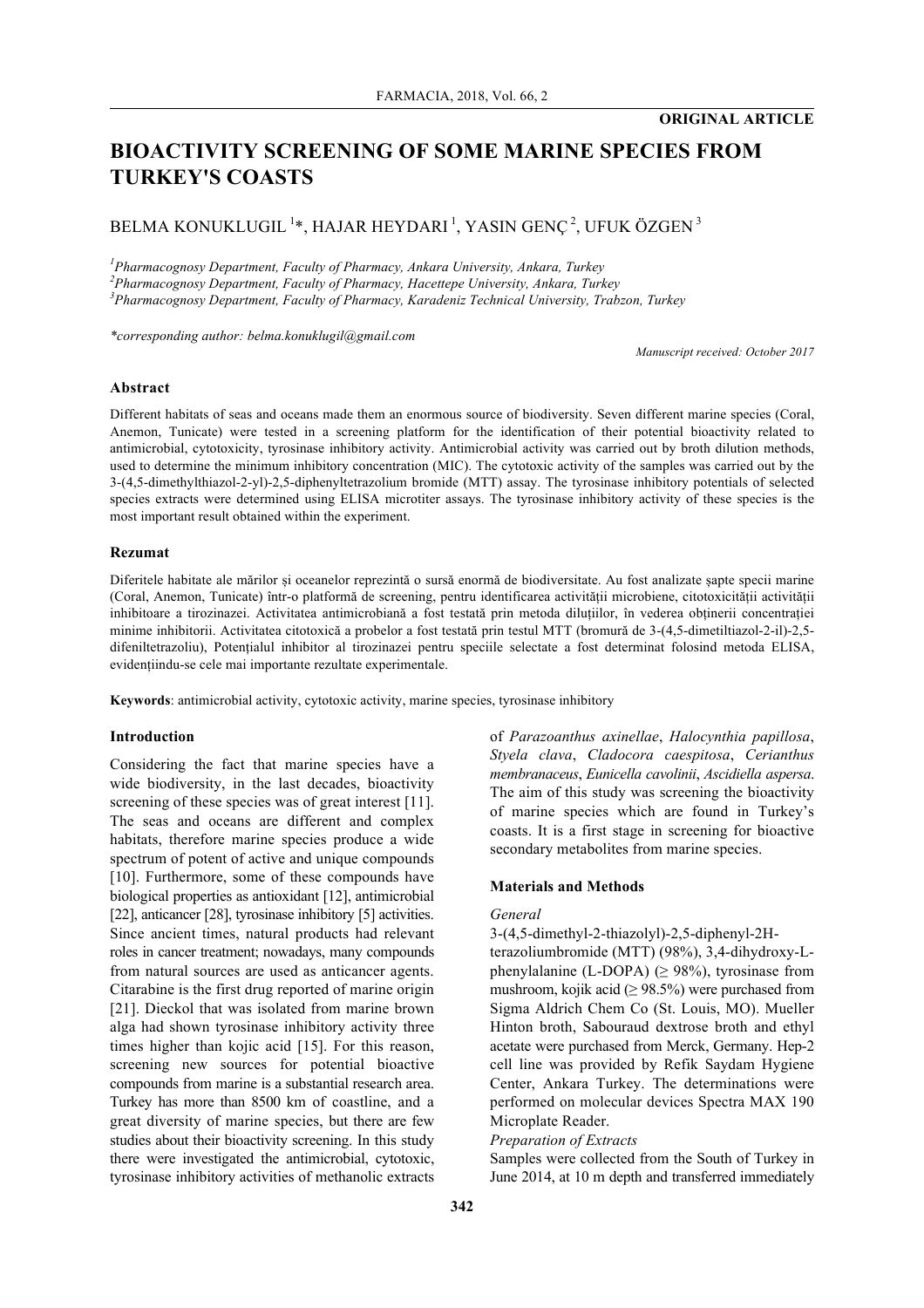to the laboratory of Ankara while kept in 70% ethanol during transfer and later on put in deep freeze until the experimental process. The samples were identified by Dr. Gözcelioğlu, based on conventional macroscopic and microscopic marine sponge identification procedures. Voucher specimens were deposited at the Pharmacognosy Department of the Faculty of Pharmacy, Ankara University, Turkey. Samples and their genus information are summarized in Table I.

|                                                     |  | Table I |  |
|-----------------------------------------------------|--|---------|--|
| Selected marine species and their genus information |  |         |  |

| <b>Species</b>                          | Family                      | Genus        | Location |
|-----------------------------------------|-----------------------------|--------------|----------|
| <i>Parazoanthus axinellae</i> (Coral)   | Parazoanthidae              | Parazoanthus | Kesan    |
| <i>Halocynthia papillosa</i> (Tunicate) | Pvuridae                    | Halocynthia  | Kesan    |
| Cladocora caespitose (Coral)            | Scleractinia Incertae Sedis | Cladocora    | Avvalik  |
| Cerianthus membranaceus (Anemone)       | Cerianthidae                | Cerianthus   | Ayvalik  |
| Eunicella cavolinii (Coral)             | Gorgoniidae                 | Eunicella    | Ayvalik  |
| Ascidiella aspersa (Tunicate)           | Ascidiidae                  | Ascidiella   | Golcuk   |
| Styela clava (Tunicate)                 | Stvelidae                   | Stvela       | Golcuk   |

#### *Samples Extraction*

The samples were cut in small pieces and then extracted by methanol and dried under vacuum. The crude extract was kept at 4ºC for further use. The extract was re-dissolved in HPLC grade methanol (10 mg/mL) and filtered through 0.45 µm membranes. *Antimicrobial activity*

The stock solutions of samples extracts were prepared in dimethylsulphoxide (DMSO) at a final concentration of 512 µg/mL and sterilized by using 0.22 µm Millipore Membrane Filter (MA 01730, USA). The strains of Gram-negative bacteria were *Klebsiella pneumonia* (CDC 529), *Salmonella typhimurium* (ATCC 14028), *Pseudomonas aeruginosa* (ATCC 27853), the strains of Gram-positive bacteria were *Staphylococcus aureus* (JCSC 4744)*, Enterococcus faecium* (ATCC 6057)*, Streptococcus pneumoniae* (ATCC 6303) and the strains of yeast were *Candida krusei* (ATCC 6303), *Candida parapsilosis* (ATCC 6303). They were employed for the determination of antibacterial and/or antifungal activity of these extracts. The antimicrobial activity was performed by a modified micro-dilution method as described in CLSI M07-A9 standard for bacteria and CLSI M27-A3 standard for yeasts [6, 7]. The tested two fold serial dilutions of the extracts were between 256 and 0.5 µg/mL. The sealed micro-plates were placed in a humid chamber and incubated at 35ºC for 24 and 48 hours for bacteria and yeasts, respectively. The lowest concentration of the extract that completely inhibited the macroscopic growth of the microorganism was accepted as the minimum inhibitory concentration (MIC).

## *In-vitro cytotoxic activity assay (MTT assay)*

Human larynx epidermoid carcinoma cell line (Hep-2) was grown in DMEM (Dulbecco's modified Eagle's medium) supplemented with 10% foetal bovine serum, glutamine (2 mM) and 1% streptomycin in a humidified atmosphere of  $5\%$  CO<sub>2</sub>, 95% oxygen at 37°C. Cells were plated in a 96-well-plate with  $1 \times 10^5$ cells/well of concentration and were incubated for 48 hours. The methanolic extracts (25 - 200 mg/mL)

were added to cells in different concentrations. Subsequently, MTT reagent (0.5 mg/mL in sterile phosphate buffer) was added directly to the wells and incubated for 4 hrs. The absorbance was measured at 570 nm. The percentage of growth inhibition was calculated using the formula below,  $200 \mu L$  of cells (Hep-2) were added without extract as control [18]. Doxorubicin was used as standard drug.

% Cell Inhibition =  $[100 - Abs_{sample}/Abs_{control}] \times 100$ .

#### *Tyrosinase inhibitory activity*

Four wells designed as A, B, C, and D contained each 180 µL reaction mixture. Well A contained 20 µL of tyrosinase (20 mM), 140 µL of phosphate buffer ( $pH$  6.8), and 20  $\mu$ L of methanol; well B contained 160  $\mu$ L of phosphate buffer (pH 6.8) and 20  $\mu$ L of methanol; well C contained 20 µL of tyrosinase solution (480 units/mL), 140  $\mu$ L of phosphate buffer (pH 6.8), and 20  $\mu$ L of sample solution; well D contained 160  $\mu$ L of phosphate buffer (pH  $6.8$ ) and 20  $\mu$ L of sample solution. These wells were incubated at room temperature for 10 min. Then 20 µL of L-DOPA (0.85 mM) were added and incubated at room temperature for 20 min, then the absorbance of wells was measured at 490 nm [17]. Kojic acid was used as a positive standard.

%Inhibition =  ${[(A - B) - (C - D)]/(A - B)} \times 100$ ,

where A is the absorbance of well A, B is the absorbance of well B, C is the absorbance of well C, D is the absorbance of well D.

## **Results and Discussion**

The antimicrobial activity of the selected species was tested against *Klebsiella pneumoniae*, *Salmonella typhimurium*, *Pseudomonas aeruginosa* as Gram negative strains and *Staphylococcus aureus*, *Enterococcus faecium*, *Streptococcus pneumoniae* as Gram positive strains and *Candida krusei*, *Candida parapsilosis* as yeasts. The results are shown in Table II. Among the tested extracts against Gram negative strains, *H. papillosa* and *A. aspersa* extracts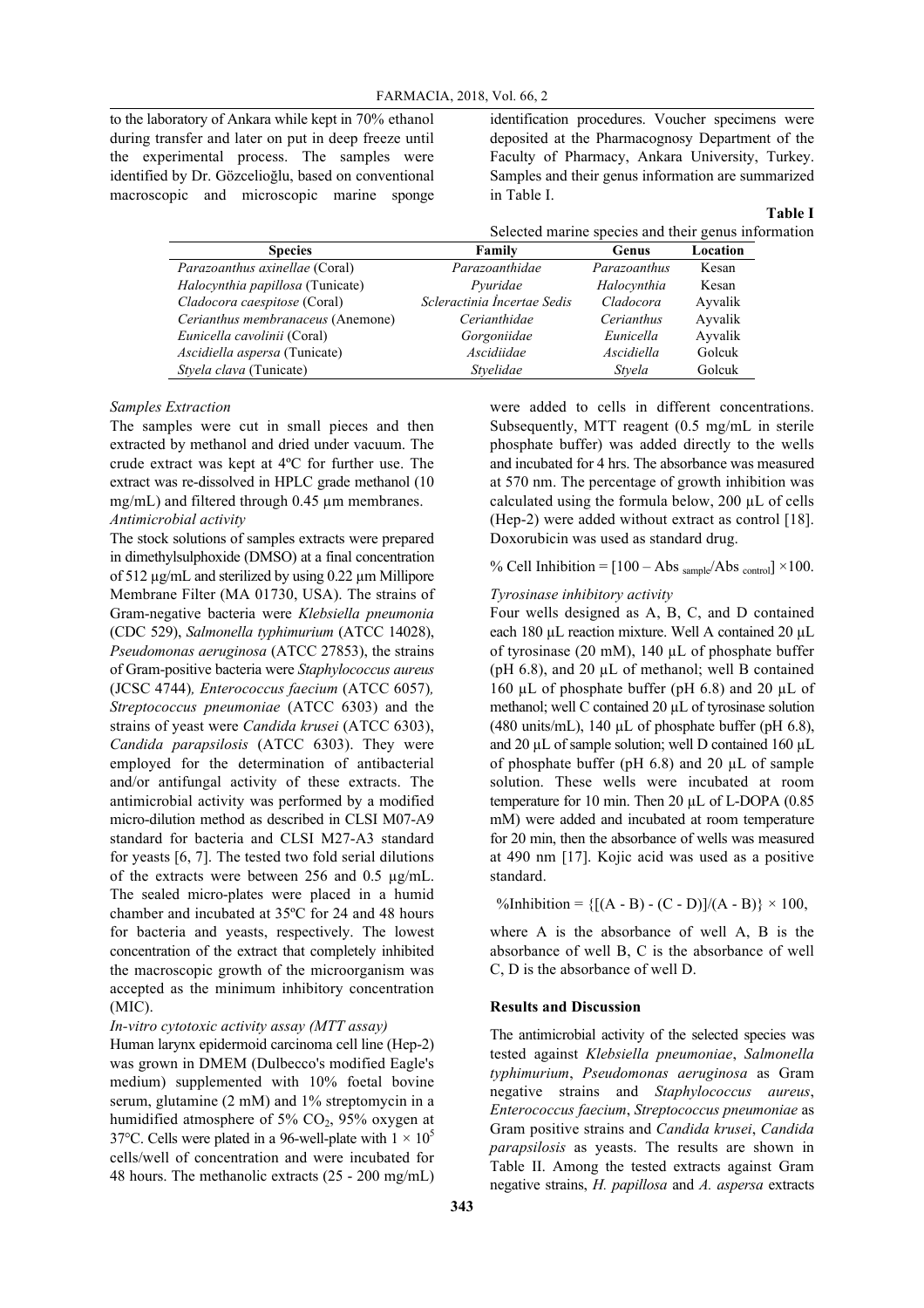had a higher effect against *K. pneumoniae* (16 µg/mL) and *S. typhimurium* (31 µg/mL) respectively, than the other species. On the other hand *C. caespitosa* and *E. cavolinini* have shown high efficacy against *E. faecium* (0.25 µg/mL) and *S. pneumoniae* (1 µg/mL).

*A. aspersa* extract also had high efficacy against Gram positive strains. As it is shown in Table II the antimicrobial activity of the selected marine species against the Gram positive and yeasts are better than their activity against the Gram negative strains.

**Table II**

Antimicrobial activity of selected marine species

|                 |                                           |                                                   |                                                  | MIC (µg/mL)                          |                                      |                                                       |                                              |                                                           |
|-----------------|-------------------------------------------|---------------------------------------------------|--------------------------------------------------|--------------------------------------|--------------------------------------|-------------------------------------------------------|----------------------------------------------|-----------------------------------------------------------|
|                 |                                           |                                                   |                                                  | Microorganism                        |                                      |                                                       |                                              |                                                           |
|                 | $p$ neumoniae<br>Klebsiella<br>529<br>CDC | 14028<br>typhimurium<br>Salmonella<br><b>ATCC</b> | Pseudomonas<br>27853<br>aeruginosa<br>ATCC 27853 | Staphylococcu<br>JCSC 4744<br>aureus | Enterococcus<br>ATCC 6057<br>faecium | Streptococcus<br>$p$ neumoniae<br>6303<br><b>ATCC</b> | $\infty$<br>625<br>Candida<br>krusei<br>ATCC | $\circ$<br>parapsilosis<br>2201<br>Candida<br><b>ATCC</b> |
| <b>Extracts</b> |                                           |                                                   |                                                  |                                      |                                      |                                                       |                                              |                                                           |
|                 |                                           | Gram negative                                     |                                                  |                                      | Gram positive                        |                                                       |                                              | Yeast                                                     |
| P. axinellae    | < 128                                     | 32                                                | 32                                               | 32                                   | 8                                    | 32                                                    | 128                                          | 8                                                         |
| H. papillosa    | 16                                        | 64                                                | 128                                              | < 128                                | 64                                   | 2                                                     | 32                                           | 16                                                        |
| S. clava        | < 128                                     | < 128                                             | < 128                                            | < 128                                | $\overline{4}$                       | 32                                                    | 32                                           | 16                                                        |
| C. caespitosa   | < 128                                     | < 128                                             | < 128                                            | 64                                   | 0,25                                 |                                                       | < 128                                        | 64                                                        |
| C. membranaceus | < 128                                     | 64                                                | 32                                               | < 128                                | 64                                   | 64                                                    | 128                                          | 64                                                        |
| E. cavolinini   | 64                                        | 64                                                | 32                                               | 128                                  | 0,25                                 |                                                       | 4                                            |                                                           |
| A. aspersa      | 64                                        | 31                                                | < 128                                            | 128                                  |                                      | 4                                                     | $\overline{2}$                               | $\overline{2}$                                            |

Cytotoxic activity of selected marine species was measured by MTT assay on Hep-2 human cells. The results are shown in Table III. *C. caespitose* and *E. cavolinini* with  $IC_{50} = 10.92$  and 17.5 ( $\mu$ g/mL) respectively have a better activity than the other samples, while  $IC_{50}$  for doxorubicin, the standard drug was  $0.361$  ( $\mu$ g/mL).

#### **Table III**

Cytotoxic activity (MTT) of selected marine species

| <b>Extracts</b> | $IC_{50}$ (µg/mL) |
|-----------------|-------------------|
| P. axinellae    | $230.14 \pm 2.71$ |
| H. papillosa    | $75.86 \pm 2.61$  |
| S. clava        | $72.64 \pm 2.17$  |
| C. caespitosa   | $10.92 \pm 1.35$  |
| C. membranaceus | $68.88 \pm 1.45$  |
| E. cavolinini   | $17.5 \pm 1.47$   |
| A. aspersa      | $86.55 \pm 3.69$  |
| Doxorubicin     | $0.362 \pm 0.76$  |

#### **Table IV**

Tyrosinase inhibitory activity of selected marine species

| <b>Extracts</b> | $IC_{50}$ (µg/mL) |
|-----------------|-------------------|
| P. axinellae    | $97.72 \pm 3.46$  |
| H. papillosa    | $94.96 \pm 3.25$  |
| S. clava        | $196.40 \pm 6.41$ |
| C. caespitosa   | $72.64 \pm 0.12$  |
| C. membranaceus | $53.39 \pm 0.31$  |
| E. cavolinini   | $199.52 \pm 0.85$ |
| A. aspersa      | $85.11 \pm 3.84$  |
| Kojic acid      | $63.09 \pm 0.95$  |

The tyrosinase activity of the samples was determined and the  $IC_{50}$  was calculated, kojic acid being used as standard (IC<sub>50</sub> = 63.09  $\pm$  0.95 µg/mL). As shown in Table IV, the methanolic extract of *C. membranaceus* was more effective than the other tested samples (53.39 µg/mL). *C. caespitosa* and *A. aspersa* had shown a significant inhibition with  $IC_{50} = 72.64$  and 85.11 (µg/mL), respectively.

The bacterial resistance to the antibiotics is wellknown fact since the past. Therefore antibacterial agents that derived from natural sources have started to play a significant role in the prevention and treatment of infection diseases [3]. In addition, marine species also can be promising sources of new antimicrobial substances [19]. Furthermore, antioxidants are agents which protect the cells against the deleterious effects of reactive oxygen species that cause degenerative diseases. Some marine species are rich sources of potential antioxidant secondary metabolites [25]. As it was published before, two peptides (Styelin A and Styelin B), isolated from *S. clava*, were effective against Gram negative and Gram positive bacterial human pathogens, with minimal inhibitory concentrations below 1.5 µg/mL [16]. The crude extract and fractions of *S. clava* showed anti-proliferative activities, as well as NO release promoting activities, and the petroleum ether fractions showed the strongest effect. The *in vitro* antioxidant (DPPH) activity of the crude extract and fraction also established that ethyl acetate fraction was much stronger than that of the other fractions [14]. However, in our study *S. clava* methanolic extract has shown low activity and cytotoxic activity. Also, among all tested microorganisms, *S. clava* had a significant efficiency against *Enterococcus faecium*. Novel bioactive compounds and new anticancer agents from marine species on cancer treatments and prevention have increased over the last decade [8, 24].

Steroids isolated from *Eunicella cavolini* showed partial growth inhibitory effects on MCF-7 human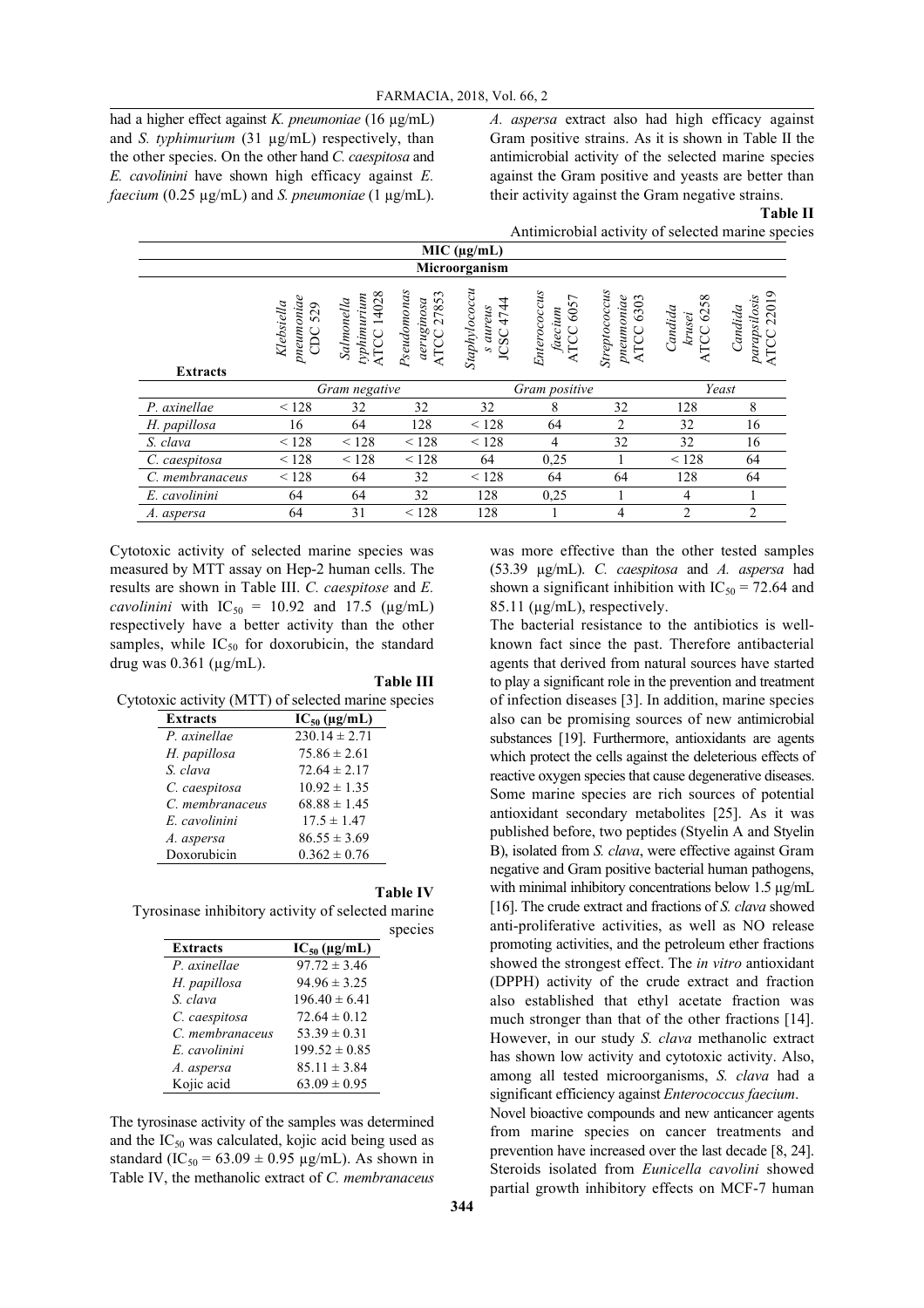breast cancer cells [13]. In this study, also, the methanolic extract of *E. cavolini* showed a significant cytotoxic activity which proves the results of the study. Furthermore, sesterterpenoids (cladocorans A and B) isolated from *C. caespitosa* showed phospholipase A2 inhibitory activity almost similar to manoalide [20]. According to the obtained results *C. caespitosa* showed the highest cytotoxic activity and it has a significant potential for further studies and isolation of effective compounds. *In vitro* cytotoxic activity of sulphated alkene and alkanes isolated from *H. papillosa* was investigated on WEHI 164 and C6 cell lines. Data showed that the compounds act selectively on fibrosarcoma rather than glioma cells [1]. Two peptides (halocyntin and papillosin) from *H. papillosa* displayed antibacterial activity against Gram-positive and Gram-negative bacteria [9]. In this study, *H. papillosa* showed a dose dependent and high cytotoxic activity and significant tyrosinase inhibitory activity.

Tyrosinase is the key enzyme in the first two steps of melanin biosynthesis, which is formed by a combination of enzymatically catalysed chemical reactions and catalyses the hydroxylation of L-tyrosine to 3,4-dihydroxy phenylalanine (DOPA) and the oxidation of DOPA to dopaquinone [23]. Moreover, marine species which are a rich source of secondary metabolites have attracted great attention in the search of natural tyrosinase inhibitory agents [26]. In this study, the methanolic extracts of selected marine species were investigated for their tyrosinaseinhibitory activity using mushroom tyrosinase. There are few studies about tyrosinase inhibitory activity of marine species and this study is a new one in this filed. In a previous study, on *Ascidiella aspersa*, polysaccharides from *A. aspersa* displayed a significant anti-inflammatory activity without having a significant anti-coagulant activity [27]. In this study, *A. aspersa* showed a moderate tyrosinase inhibitory and cytotoxic activity and significant antimicrobial activity against yeasts and Gram positive bacterial strains.

In previous studies, on *Parazoanthus spp.* collected from India, there were reported hypoglycaemic and spasmolytic activities, the  $LD_{50}$  being more than 1000 mg/kg bw mice [2]. In a study, performed by Cachet *et al*. *P. axinella* showed a moderate tyrosinase inhibitory activity [4].

In the literature reviewed no information was found from previous studies about the biological screening of *C. membranaceus*. The obtained results from our study proved that the methanolic extract of *C. membranceus* has a significant tyrosinase inhibitory activity and a moderate cytotoxic activity. Furthermore, there is no tyrosinase inhibitory activity study on these marine species and this study is, to our knowledge, the first on this topic.

## **Conclusions**

In this work, 7 marine species from the Turkey's coasts were screened for their anti-microbial, cytotoxic and tyrosinase-inhibitory activity. The obtained results revealed some active species for isolation of accountable secondary metabolites from these species. Further studies will be focused on the isolation of secondary metabolites from active species. In conclusion, our results demonstrated that the methanolic extract of *C. membranaceus* has showed the highest tyrosinase inhibitory activity, other species also proving tyrosinase inhibitory activities. Therefore, the studied marine species can be used as a source of natural medicines for the treatment of hyperpigmentation disorders.

## **Acknowledgement**

This work was supported by the Scientific and Technological Research Council of Turkey (TÜBITAK), Project No: CNR 113Z837.

### **Conflict of interest**

The authors declare that there is no conflict of interest regarding the publication of this article.

#### **References**

- 1. Aiello A, Carbonelli S, Esposito G, Fattorusso E, Iuvone T, Menna M, Novel bioactive sulfated alkene and alkanes from the mediterranean ascidian *Halocynthia papillosa*. *J Nat Prod.*, 2000; 63: 1590-1592.
- 2. Bhakuni DS, Rawat DS, Bioactive Marine Natural Products, Anamaya publishers, New Delhi, İndia, 2005.
- 3. Bhalodia NR, Shukla V, Antibacterial and antifungal activities from leaf extracts of *Cassia fistula* an ethnomedicinal plant. *J Adv Pharm Technol Res.*, 2011; 2(2): 104-109.
- 4. Cachet N, Genta-Jouve G, Ivanisevic J, Chevaldonne P, Sinniger F, Culioli G, Pérez T, Olivier Thomas P, Metabolomic profiling reveals deep chemical divergence between two morphotypes of the zoanthid *Parazoanthus axinellae*. *Sci Rep.*, 2015; 5: 1-9.
- 5. Cha SH, Ko SC, Kim D, Jeon YJ, Screening of marine algae for potential tyrosinase inhibitor: those inhibitors reduced tyrosinase activity and melanin synthesis in zebrafish. *J Dermatol.*, 2011; 38(4): 354-363.
- 6. Clinical and Laboratory Standards Institute (CLSI), Methods for Dilution Antimicrobial Susceptibility Tests for Bacteria That Grow Aerobically; Approved Standard-Ninth Edition M07-A9. Clinical and Laboratory Standards Institute, Wayne, PA 2012.
- 7. Clinical and Laboratory Standards Institute (CLSI), Reference Method for Broth Dilution Antifungal Susceptibility Testing of Yeasts; Approved Standard-Third Edition M27-A3. Clinical and Laboratory Standards Institute, Wayne, PA. 2008.
- 8. Ferreira D, Adega F, Chaves R, The Importance of Cancer Cell Lines as *in vitro* Models in Cancer